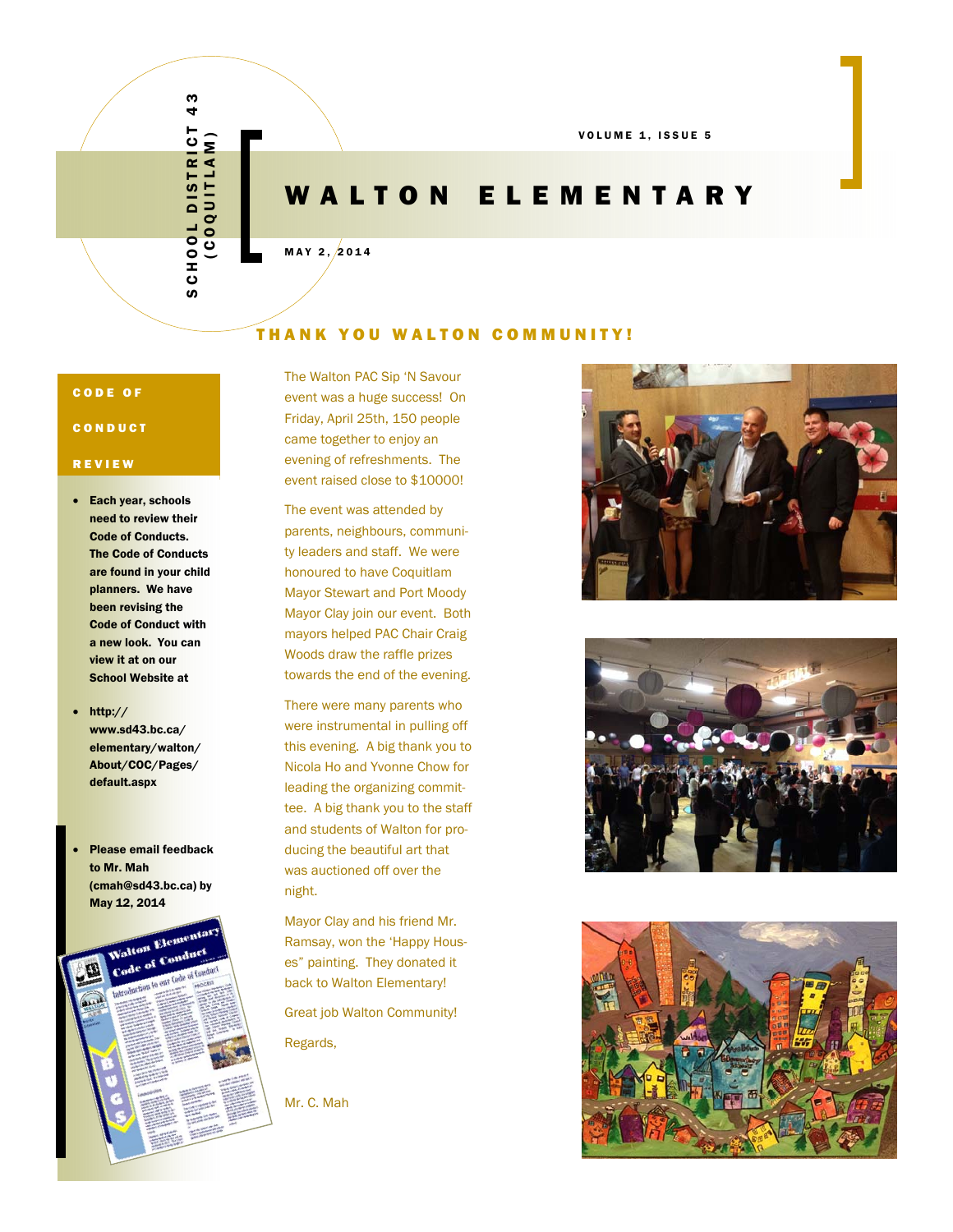### WHAT'S GOING ON AT WALTON? *West Coast*

### Track and Field



We have had an outstanding turn out for our Track and Field program this year. You can find our practice schedule on our school website. Our students are preparing for the District Track and Field Event on Friday, May 23rd. The students are trying out for 100m, 400m, 800m, long jump and high jump. Our intermediate students also have shot put and discuss. More news to follow!

### Kinder-Garden

Mrs. St. Pierre, one of our EAs, has been working with our kindergarten classes on maintaining a garden. This was part of their Earth Day celebration last week.

### Aquarium Trips

Close to half the school visited the Vancouver Aquarium this month! The Kindergarten and Grade 2 and 3 classes participated in this unique learning opportunity! Thanks to the Walton PAC for funding the buses needed to



### Eye Glass Collection

Thanks to all the Walton families for the overwhelming donation of used eye glasses for the Third World Eye Care Society during Burnaby author Suzanne de Montigny's visit to our intermediate classes.

### Stone Fox Projects

Mrs. Rajwani and Mrs. Korbely's Grade 4/5 class have created dioramas based on the novel Stone Fox.

Stone Fox was written by John Reynolds Gardiner about a boy who enters a dog sled race to win money to save his grandfather's farm.









# *Recess*

Walton Elementary is moving towards a "West Coast Recess" philosophy. Unless we are facing heavy rainfall, the children will be expected to go outside to play.

The reason is simple. It rains so much that we would miss too many play and exercise opportunities if we stayed inside. Recess is only 15 minutes long. Lunch playtime is 20 minutes.

Please dress your child appropriately for the weather!



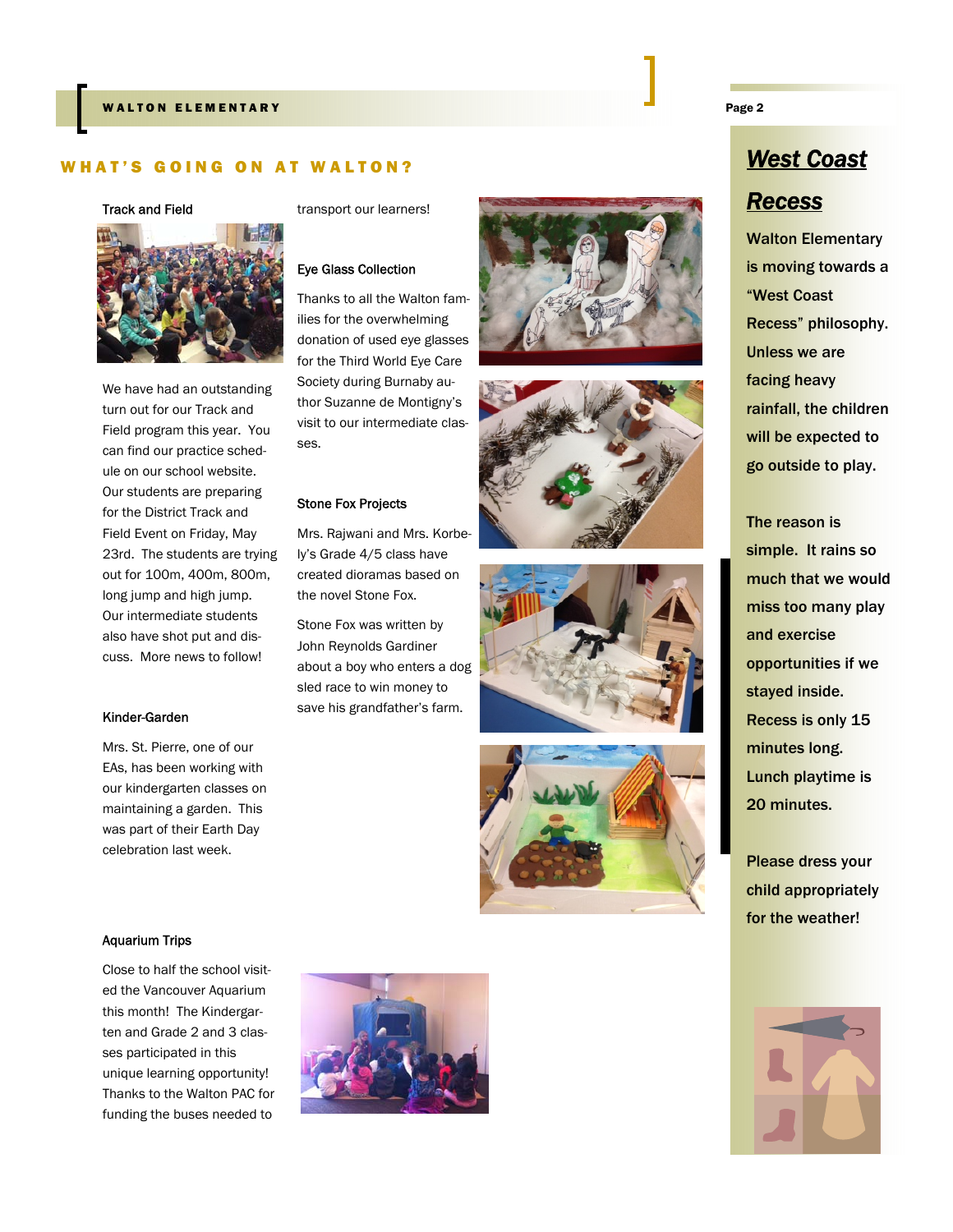### COMO LAKE RELAYS

Walton Elementary participated in the 4x1.2km race on Wednesday, April 16th. It was one of the wettest races in recent memory but our students perservered! 18 of our students competed and we were thrilled by their sportsmanship and positive attitude. Thanks to Mrs. Sadowski, Mrs. Korbely, Mrs. Dane and Mrs. Miller for coaching our team!















Walton Elementary is still formulating plans for class organizations. Parents are able to submit requests regarding their child's placement until May 9.

The process of building classrooms is incredibly complex and must take into account a balanced approach. Class building requires much

thought as we strive to create an optimal learning environment for all children.

The requests must be in writing and outline the educational reasons for your request. As such, letters requesting a specific teacher will not be accepted.

Class placement will be driv-

en by the teachers' knowledge of the child; class size/staffing level; and considerations for gender balance, academic and social/ emotional needs. Parental requests are used as supplemental information. As such, we cannot guarantee that parent requests can be accommodated.

Also, if your family is not returning to Walton, please notify the office as soon as possible.

It is important that we have the most accurate enrolment numbers as possible.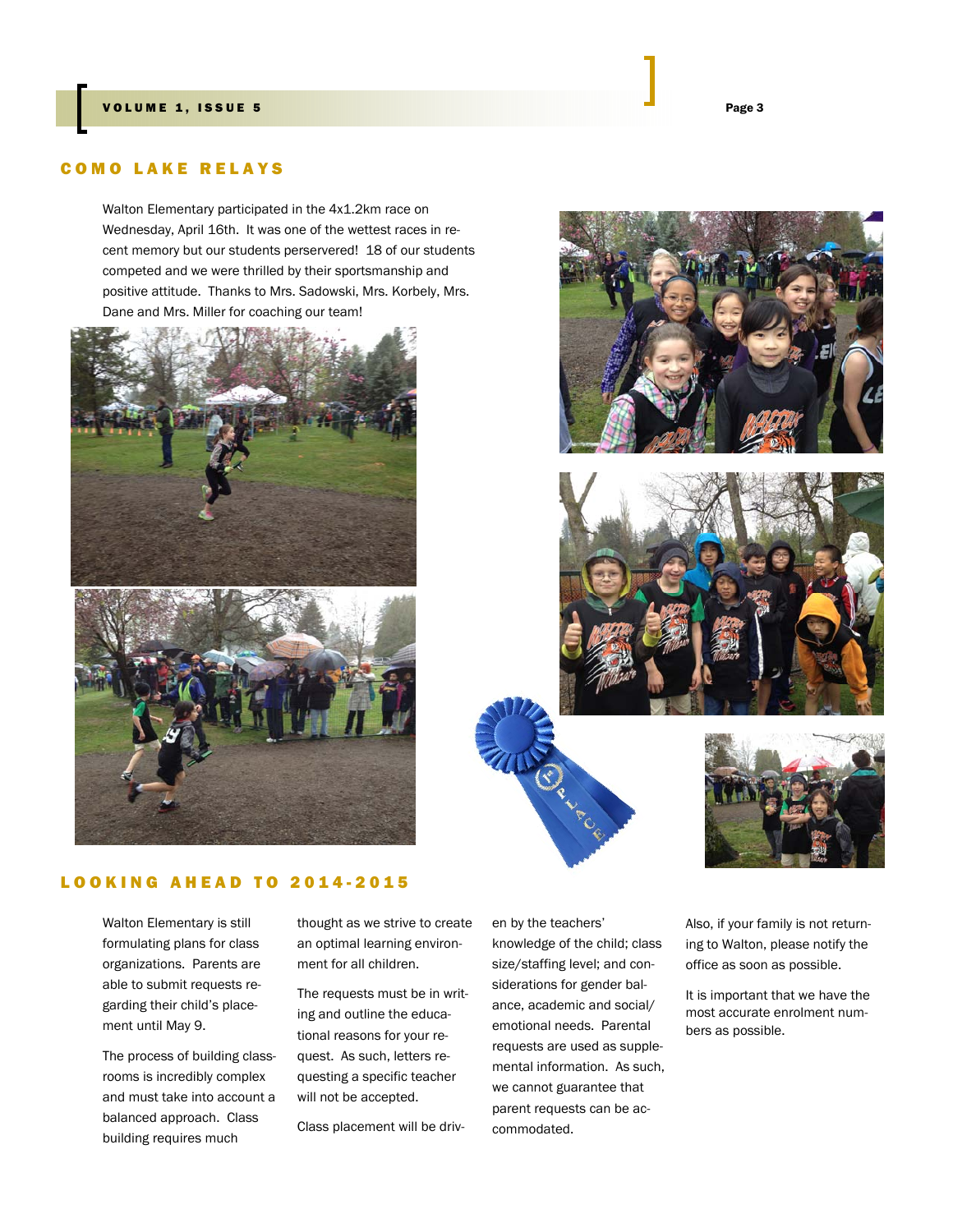### Www.sd43.bc.ca/walton

### SCHOOL DISTRICT 43 (COQUITLAM)

2960 Walton Avenue, Coquitlam, BC, V3B 6V6

Phone: 604-941-1962 Fax: 604-937-8040 E-mail: walton@sd43.bc.ca



### 2014-2015 Calendar

### School District No. 43 (Coquitlam)

### School Calendar 2014-2015

| <b>DESIGNATION</b>                                         |                   |
|------------------------------------------------------------|-------------------|
| Schools open                                               | Tuesday, Sept. 2  |
| Pro D Day                                                  | Friday, Sept 19   |
| Thanksgiving Day                                           | Monday, Oct. 13   |
| Pro D Day                                                  | Friday, Oct. 24   |
| <b>School Not in Session</b>                               | Monday, Nov. 10   |
| Remembrance Day                                            | Tuesday, Nov. 11  |
| Schools close for Winter vacation (last day in<br>session) | Friday, Dec. 19   |
| Winter vacation period                                     | Dec. 22 - Jan. 2  |
| Schools reopen after Winter vacation                       | Monday, Jan. 5    |
| <b>BC</b> Family Day                                       | Monday, Feb. 9    |
| Pro D Day                                                  | Friday, Feb. 20   |
| Schools close for Spring vacation (last day in<br>session) | Friday, Mar. 6    |
| Spring vacation period                                     | Mar. 9 - 20       |
| Schools reopen after Spring vacation                       | Monday, Mar. 23   |
| Good Friday                                                | Friday, Apr. 3    |
| Easter Monday                                              | Monday, Apr. 6    |
| Pro D Day                                                  | Friday, Apr. 17   |
| Victoria Day                                               | Monday, May 18    |
| Last day of school for all students                        | Thursday, June 25 |
| Administrative Day                                         | Friday, June 26   |

\*\* Please note: an additional 2 school-based non -instructional days will be set by each school.

WELCOME TO WALTON ELEMENTARY SCHOOL, WHERE WE STRIVE TO CREATE A CARING, RESPECTFUL COMMUNITY OF LEARNERS. THE SCHOOL COMMUNITY IS FOCUSED ON CREATING A SOCIALLY RESPONSIBLE SCHOOL CLIMATE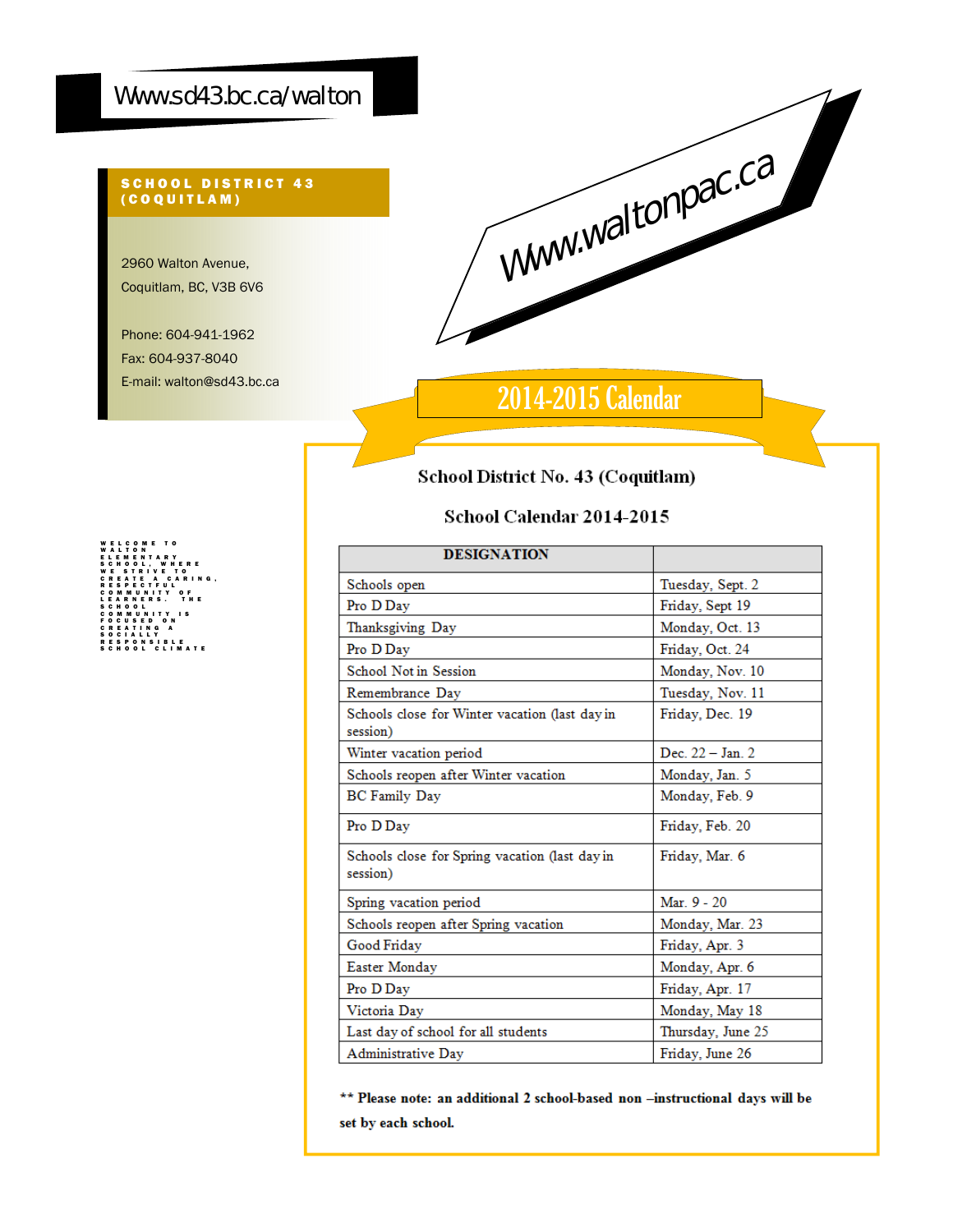School District No. 43 Safe Schools Steering Committee An Invitation to the School District Community Thursday, May 15<sup>th</sup> from 7:00 p.m. - 9:00 p.m. Dr. Charles Best Secondary, Coquitlam, B.C.

### Parenting our Kids in the 21<sup>st</sup> Century

### Presented by Kevin Cameron Director: Canadian Center for Threat Assessment and Trauma Response

The 3<sup>rd</sup> of a Three Series Event sponsored by The Ministry of Education, School District No. 43 and the partner groups listed below.

The factors that can negatively influence child and adolescent behaviours are far more prevalent now than when most parents were children themselves. Recently the McCreary Centre Society of B.C. identified a set of factors which support youth and their physical and mental health. These include:

- School connectedness ensuring all students felt welcome and involved in schools
- Positive family relationships  $\bullet$
- Ability of youth to look for help, with teachers in a crucial role  $\bullet$
- Positive peer relationships
- Good nutrition ۰
- Feeling engaged and valued
- Stable home
- Adequate sleep (9 hours)
- A safe neighbourhood
- Cultural connectedness. ٠

Building on this work, research and practice, the district is pleased to welcome Kevin Cameron back to the district on May 15<sup>th</sup>. Please plan to attend this event at Dr. Charles Best Secondary School, 2525 Como Lake Avenue, Coquitlam, B.C. Seating is limited to 700. Child minding will be provided.

Please note that Kevin has requested questions from parents. If you have questions, please email them to Myra Crosley, mcrosley@sd43.bc.ca.

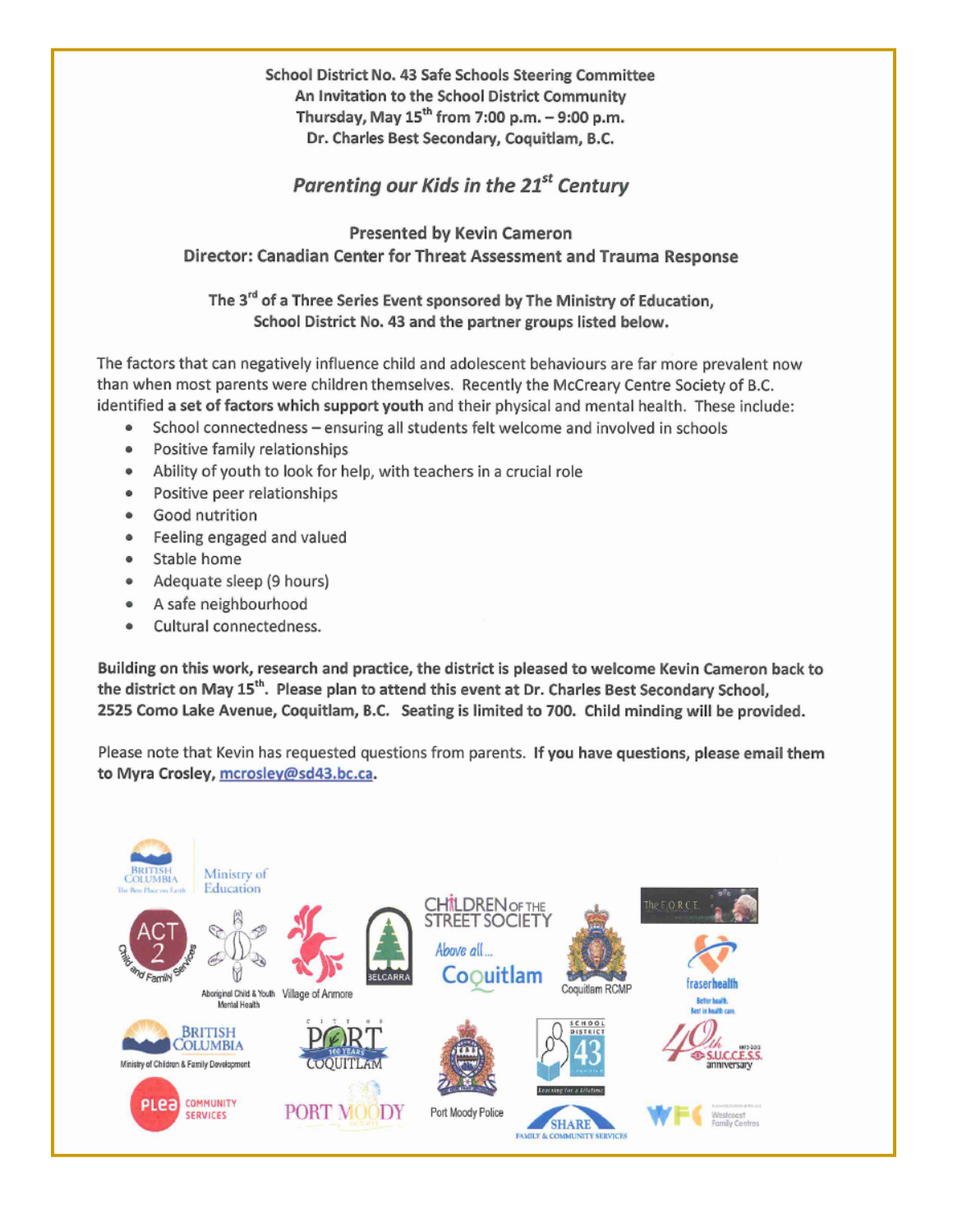*May 2014* 

| <b>Sun</b>     | <b>Mon</b>      | <b>Tue</b> | <b>Wed</b>                  | <b>Thu</b>           | Fri                                             | <b>Sat</b>     |
|----------------|-----------------|------------|-----------------------------|----------------------|-------------------------------------------------|----------------|
|                |                 |            |                             |                      |                                                 |                |
|                |                 |            |                             | $\boldsymbol{l}$     | $\overline{2}$                                  | $\mathfrak{z}$ |
|                |                 |            |                             |                      |                                                 |                |
|                |                 |            |                             |                      |                                                 |                |
| $\overline{4}$ | $5\overline{)}$ | 6          | $\overline{7}$              | 8                    | 9                                               | 10             |
|                |                 |            |                             | Gr. 5 Photo<br>at 11 | $Gr. 5$ at                                      |                |
|                |                 |            |                             |                      | <b>Timberline</b>                               |                |
| 11             | 12              | 13         | 14                          | 15                   | 16                                              | 17             |
| Mother's       | $PAC$           |            |                             |                      |                                                 |                |
| Day            | Meeting         |            |                             |                      |                                                 |                |
| 18             | 19              | 20         | 21                          | 22                   | 23                                              | 24             |
|                | Victoria        | Pro. D.    | Welcome to<br>Kindergarten, |                      | $\label{eq:dist} District$                      |                |
|                | Day             |            | $5:30 - 6:30$               |                      | $\operatorname{Track}$ and<br><b>Field Meet</b> |                |
| 25             | 26              | 27         | 28                          | 29                   | 30                                              | 31             |
|                |                 |            |                             |                      |                                                 |                |
|                |                 |            |                             |                      |                                                 |                |
|                |                 |            |                             |                      |                                                 |                |